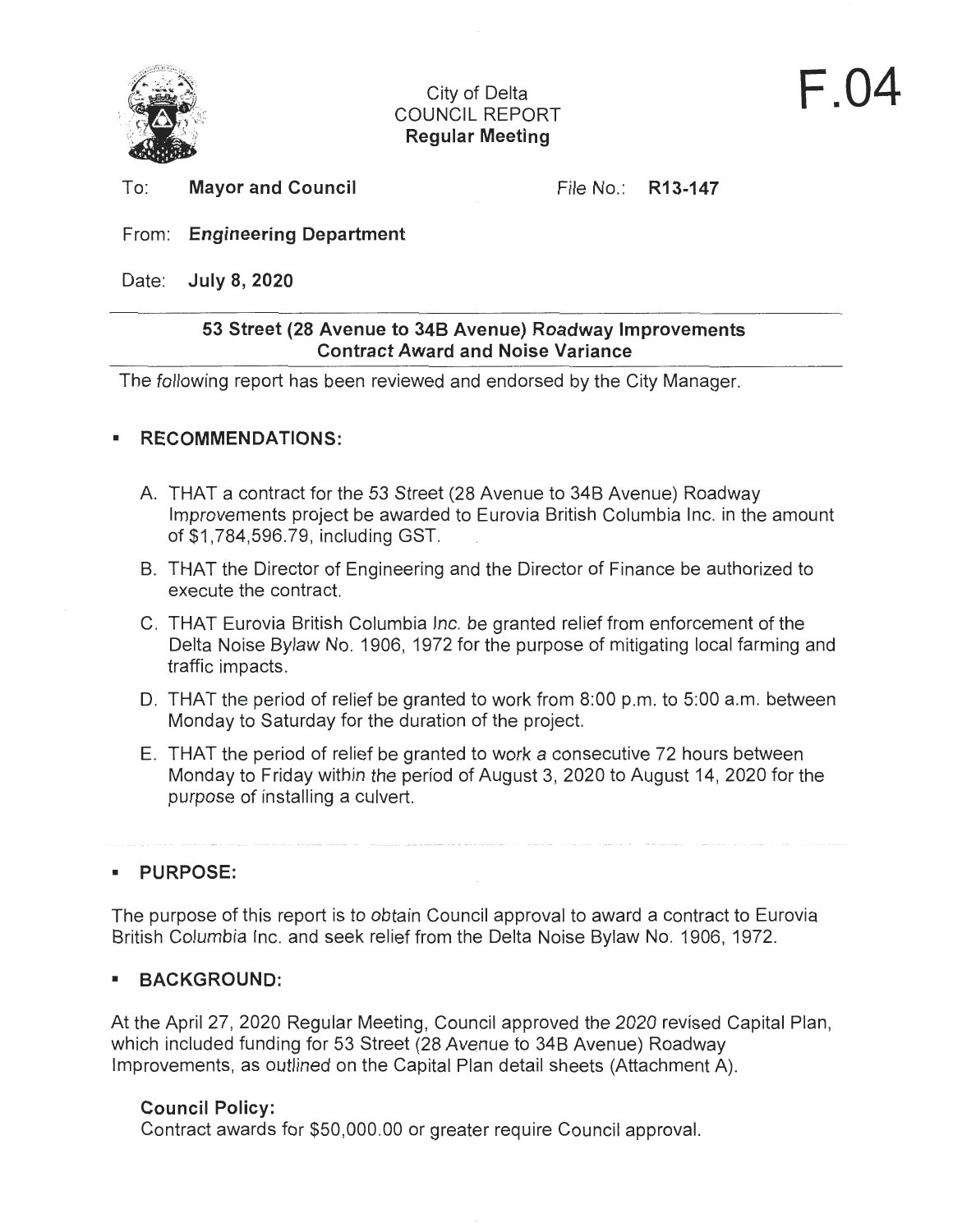Delta Noise Control Bylaw No. 1906, 1972 as amended states:

9. No person shall carry on or cause to be carried on any works in connection with the construction, reconstruction, alteration or repair of any highway in such a manner as to disturb the quiet, peace, rest, enjoyment, comfort or convenience of the neighbourhood or of persons in the vicinity before 7:00 a.m. or after 7:00 p.m. any day of the week from Monday to Friday, inclusive, before 9:00 a.m. or after 5:00 p.m. on Saturday, or at any time Sunday or a Holiday.

# ■ **DISCUSSION:**

Since fall 2018, Metro Vancouver has been working in and around the intersection of 53 Street and 28 Avenue upgrading their watermain. In addition to the Metro Vancouver watermain upgrades, the municipal watermain and storm sewers have also been upgraded.

The works included in this contract is the last phase of scheduled works in the area and include a traffic signal with LED lighting at the intersection of 53 Street and 28 Avenue, dedicated north, east and westbound turn lanes, bus stop improvements and re-paving of the roadway from 28 Avenue to 348 Avenue. The works also include the installation of a large diameter culvert crossing 53 Street just south of the Deltaport Way overpass.

# Road Closure - 53 Street

Due to the depth of excavation, relatively narrow roadway and nearby underground utilities, a full road closure is required to facilitate the installation of the large diameter culvert crossing 53 Street. A temporary full road closure for a consecutive 72 hours is required. In an effort to minimize disturbances to the farming community during harvest season, staff proposes the road closure take affect for a 72 hour period between the dates of August 3, 2020 to August 14, 2020. The work shall continue through the evening and overnight hours in efforts to reopen the roadway as soon as possible. In general, the road closure/detour plan will be as per the 53 Street Detour Plan (Attachment B).

# Night-time Works

The majority of the remaining works will be carried out at night in order to reduce the impact to local traffic and the farming community during harvest season. The hours of work will be from 8:00 p.m. to 5:00 a.m. between Monday to Saturday. At a minimum, single lane alternating traffic will be maintained.

Staff will ensure commuters, nearby residents, businesses and the farming community have as much information and early notification as possible through the use of changeable message boards, radio and social media prior to the proposed works. The contractor will be responsible for preparing the Traffic Management Plan for Delta's review and approval.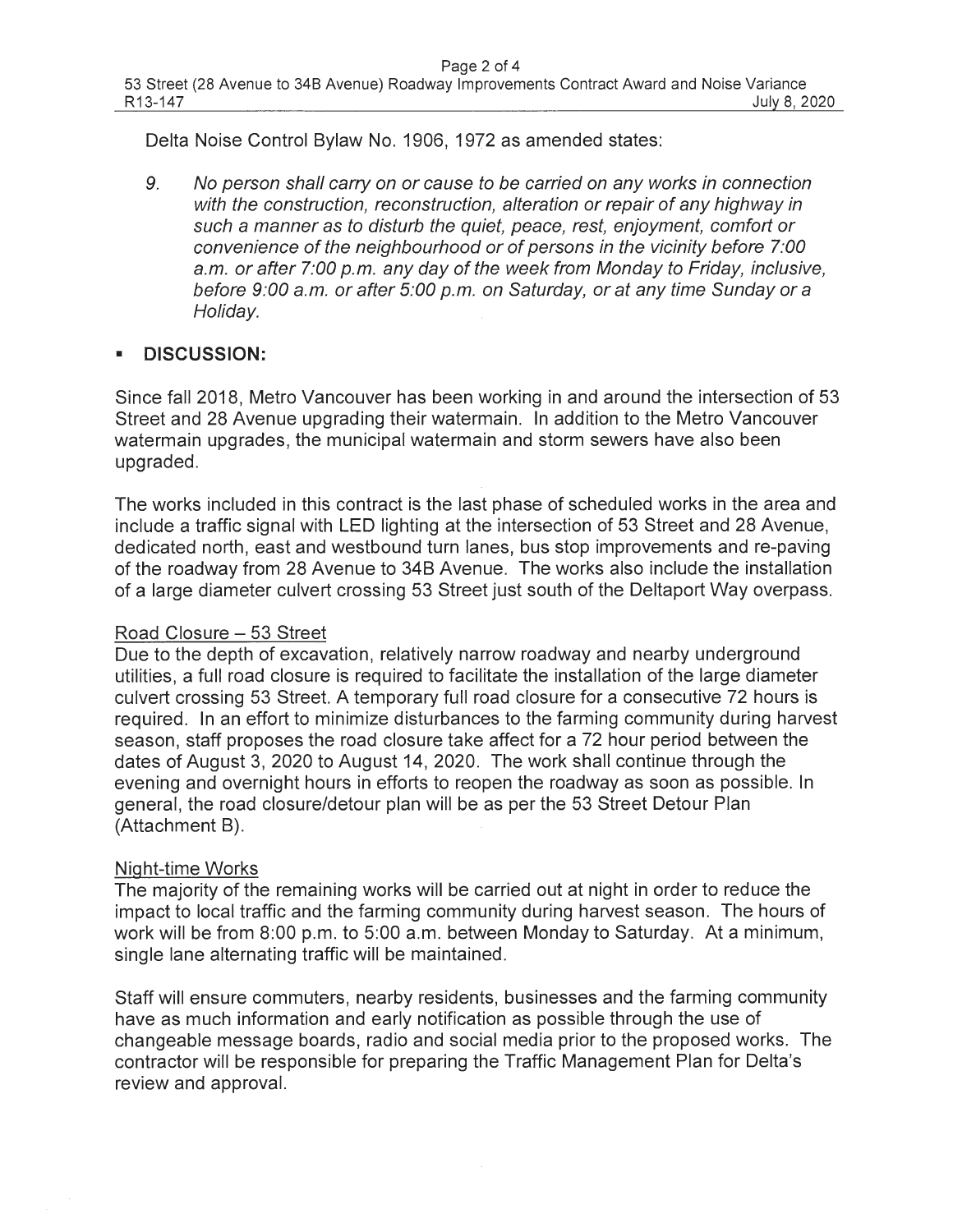#### Page 3 of 4

Invitation to Tender No. 20-098, 53 Street (28 Avenue to 34B Avenue) Roadway Improvements, was posted on BC Bid. Five bids were received.

| <b>Bidder</b>                    | <b>Bid Price (including GST)</b> |  |
|----------------------------------|----------------------------------|--|
| Eurovia British Columbia Inc.    | \$1,784,596.79                   |  |
| Lafarge Canada Inc.              | \$1,993,519.50                   |  |
| <b>Crown Contracting Limited</b> | \$2,048,786.20                   |  |
| J. Cote and Son Excavating Ltd.  | \$2,374,054.20                   |  |
| <b>Black Diamond Paving Ltd.</b> | \$2,404,621.54                   |  |

Eurovia British Columbia lnc.'s bid was the lowest priced and meets the requirements of the project.

COVID-19 Implications - This work is essential at this time to maintain critical road and transportation infrastructure.

### **Implications:**

Financial Implications - The 53 Street (28 Avenue to 34B Avenue) Roadway Improvements is Council approved work within the 2020 Capital Plan. The project costs are provided below.

| <b>PROJECT COSTS:</b>                        |                              |                           |
|----------------------------------------------|------------------------------|---------------------------|
| Tender Value (20-098)                        | \$<br>1,784,596.79 For Award |                           |
| Metro Vancouver Cost Sharing Agreement       | \$<br>695,895.60 Invoiced    |                           |
| Watermain Install by Delta Operations        | \$<br>315,000.00 Completed   |                           |
| Civil Consulting Fees, Tree Planting & Misc. | \$<br>307,821.15 Estimated   |                           |
| <b>Project Allowance</b>                     | \$<br>180,000.00 Estimated   |                           |
| Total Construction Cost (including GST)      | \$<br>3,283,313.54           |                           |
| Less GST Rebate                              | \$<br>(156, 348.26)          |                           |
| <b>Net Total Project Cost</b>                | \$<br>3,126,965.28           |                           |
| <b>PROJECT FUNDING:</b>                      |                              |                           |
| 2020 Roads - CO5                             | \$                           | 3,313,000.00 Attachment A |
| $2020$ Roads $-1$                            | \$                           | 275,000.00 Attachment A   |
| <b>Total Available Funding</b>               | \$<br>3,588,000.00           |                           |

As noted above, the anticipated total project costs are \$3,126,965.28, net of the GST. This amount is within the available funding.

# ■ **CONCLUSION:**

It is recommended that Eurovia British Columbia Inc. be awarded a contract for the 53 Street (28 Avenue to 34B Avenue) Roadway Improvements in the amount of \$1,784,596.79, including GST. It is also recommended that the contractor be given relief from the Delta Noise Bylaw.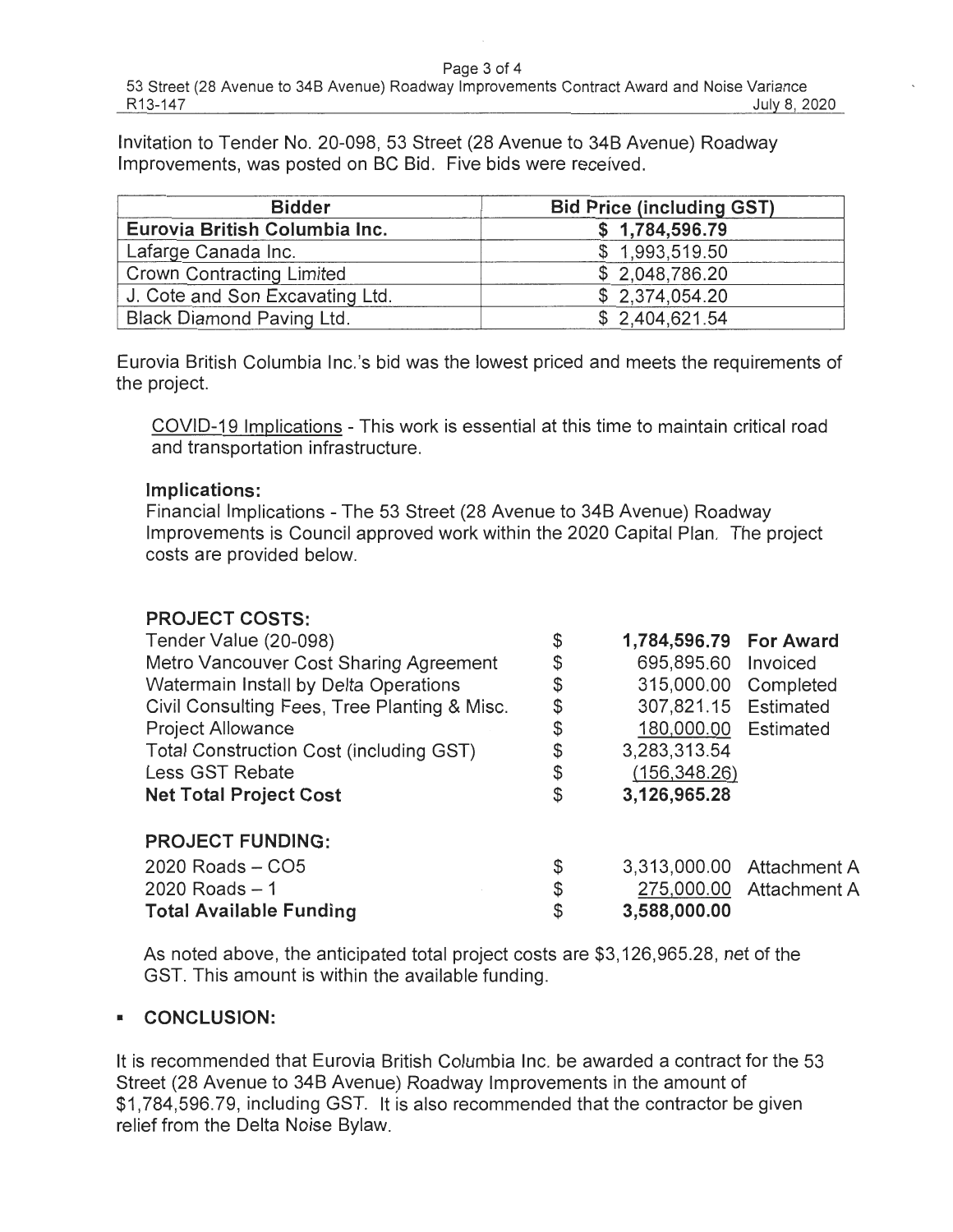Page 4 of 4 53 Street (28 Avenue to 348 Avenue) Roadway Improvements Contract Award and Noise Variance R13-147 July 8, 2020

Steven Lan, P.Eng Director of Engineering

Department submission prepared by: Johngir Kianipour, AScT, Project Manager JK/da/lf

This report has been prepared in consultation with the following listed department.

| <b>Concurring Department</b> |              |           |
|------------------------------|--------------|-----------|
| Department<br>謝              | Name         | Signature |
| Finance                      | Melanie Kerr |           |

#### ■ · **ATTACHMENTS:**

- A. Capital Plan Detail Sheets (2020 Roads CO5, 2020 Roads 1)
- B. 53 Street Detour Plan at Deltaport Way Culvert Installation Works

のことには、このことには、このことがある。このことは、「最も、このことになっている」ということがある。<br>このことには、このことには、このことには、「このこと」ということがある。<br>このことには、「このこと」ということには、「このこと」ということになっている。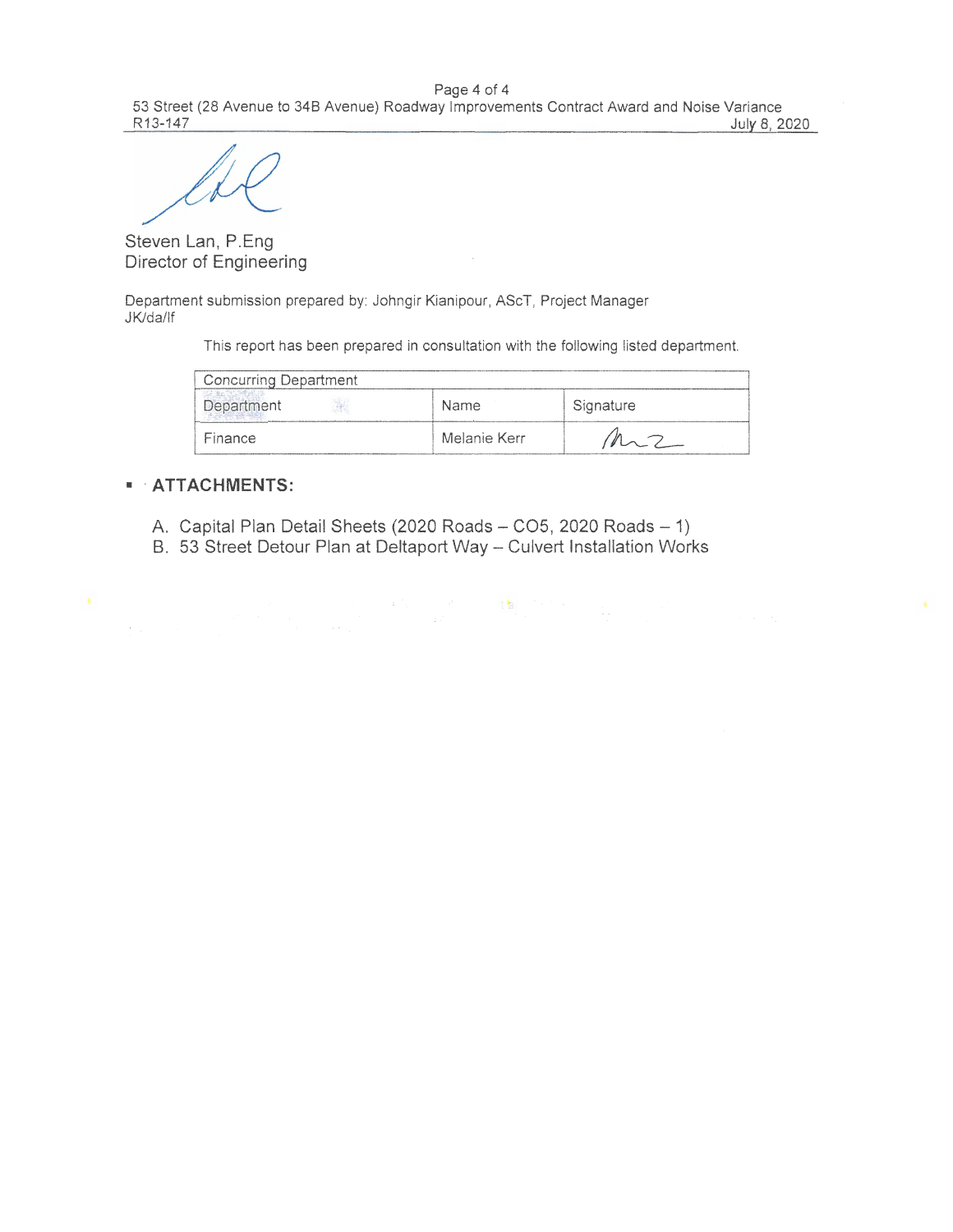**Attachment A Page 1 of 2** 

# **2020 CAPITAL PLAN - CARRYOVER**

# **ROADS -CO 5** ~ **TCA**  r **non-TCA**

## **Arthur Drive mprovements - 53 Street - 28 Avenue to 348 Avenue**

#### **Project Scope:**

This project includes marked bike lanes, bus stop improvements, pavement widening and rehabilitation, hydro relocations, LED street lighting at a bus stop and a new traffic signal at 53 Street and 28 Avenue. Drainage improvements include ditch infill with associated environmental compensation, culvert and storm main installation. Tree relocation/replacement and fencing are included.

| <b>Funding Sources:</b>                                                                                                  | Location:                                                         |
|--------------------------------------------------------------------------------------------------------------------------|-------------------------------------------------------------------|
| \$2,754,000<br><b>Designated Capital</b><br><b>TransLink (BICCS)</b><br>\$354,000<br>\$205,000<br><b>Metro Vancouver</b> |                                                                   |
| \$3,313,000<br><b>Project Total</b>                                                                                      |                                                                   |
|                                                                                                                          |                                                                   |
|                                                                                                                          |                                                                   |
| Annual Associated Operating Costs starting in 2021: \$                                                                   |                                                                   |
|                                                                                                                          |                                                                   |
| Schedule:                                                                                                                |                                                                   |
|                                                                                                                          |                                                                   |
| <b>BACK AND RESIDENCE</b><br>Construction                                                                                | <b>Cost To Complete:</b>                                          |
| Sep<br>Dec<br>Jun<br>Jan<br>Apr                                                                                          | 2020 Roads - CO 5: \$3,313,000<br>2020 Roads - 1: \$275,000       |
| <b>Approvals Required:</b>                                                                                               |                                                                   |
|                                                                                                                          | Total Cost To Complete: \$3,588,000<br>Estimated Completion: 2020 |
| <b>Construction Performed by:</b><br>External Contractor<br>M<br>Municipal Crew                                          |                                                                   |

#### **Project Rationale:**

The project will improve safety, street aesthetics, drainage, street lighting and provide bike lanes to complete a continuous bike route from Tsawwassen to Ladner.

#### **Program Overview:**

The Neighbourhood Road Improvement Program incorporates Capital Project Construction for projects within the Neighbourhood Street Program. This scope of work includes tender and construction during the spring and summer months.

**ENGINEERING DEPARTMENT: Transportation Division Last revision: March 27, 2020**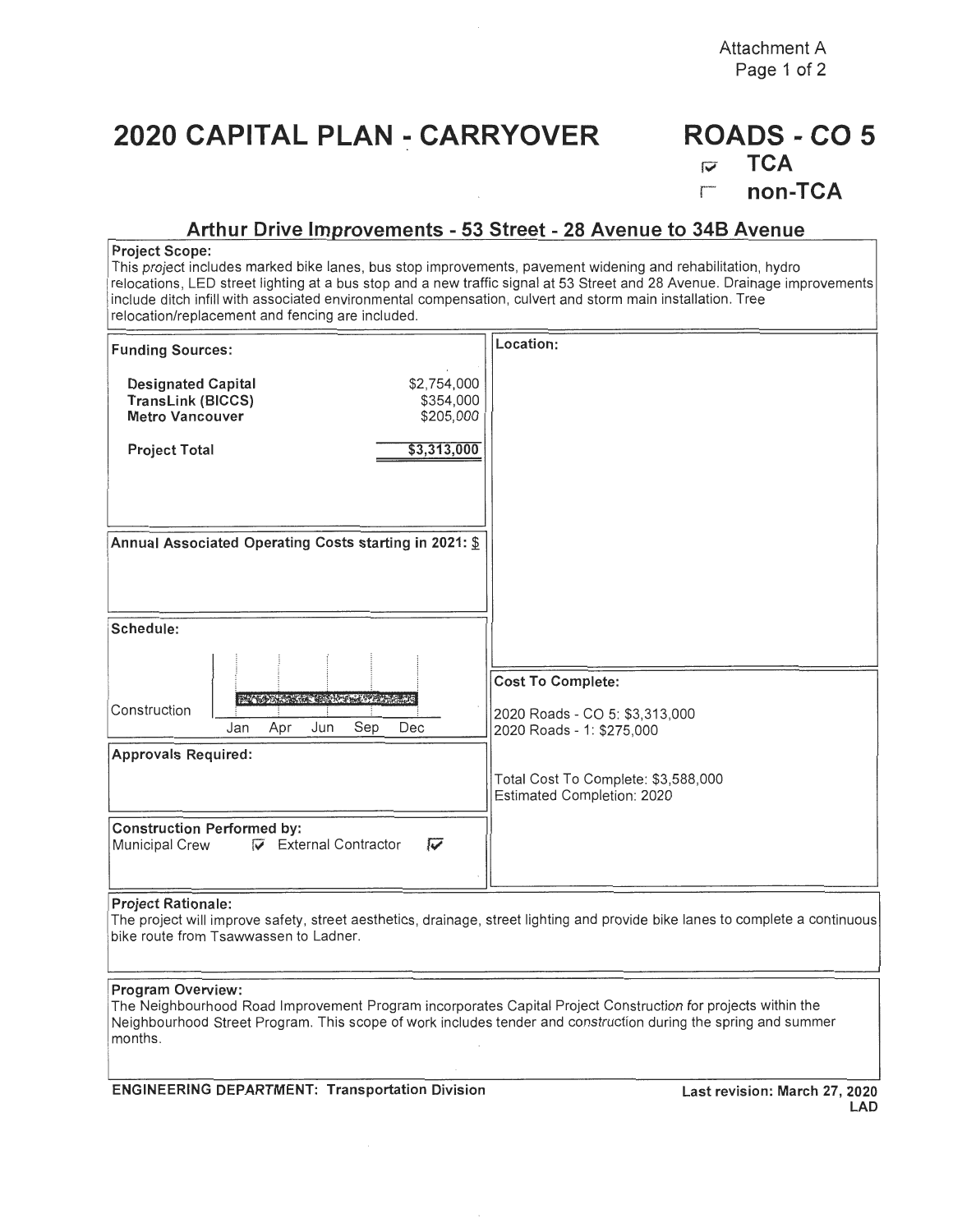# **2020 CAPITAL PLAN ROADS** - **1**

Attachment A Page 2 of 2

# <sup>17</sup>**TCA**

r **non-TCA** 

# **Neighbourhood Road Improvements Program** - **Construction**

#### **Project Scope:**

The scope of this work involves the construction of the Neighbourhood Road Improvements Program projects which includes the construction of roadway improvements along 114 Street between 92A Avenue and 96 Avenue, Ladner Trunk Road between 64 Street and Anderson Place, intersection improvements at 53 Street at 28 Avenue, new sidewalk along Cliveden Avenue from the BCIT campus to Eaton Way and along Hopcott Road south of Tilbury Road, and sidewalk replacement along Bridge Street within the Ladner Village.



**Program Overview:** 

The Neighbourhood Road Improvements Program incorporates capital project construction for projects within the Neighbourhood Street Program . This scope of work includes tender and construction during the spring and summer months.

**ENGINEERING DEPARTMENT: Transportation Division Last revision: 14-Apr-20**